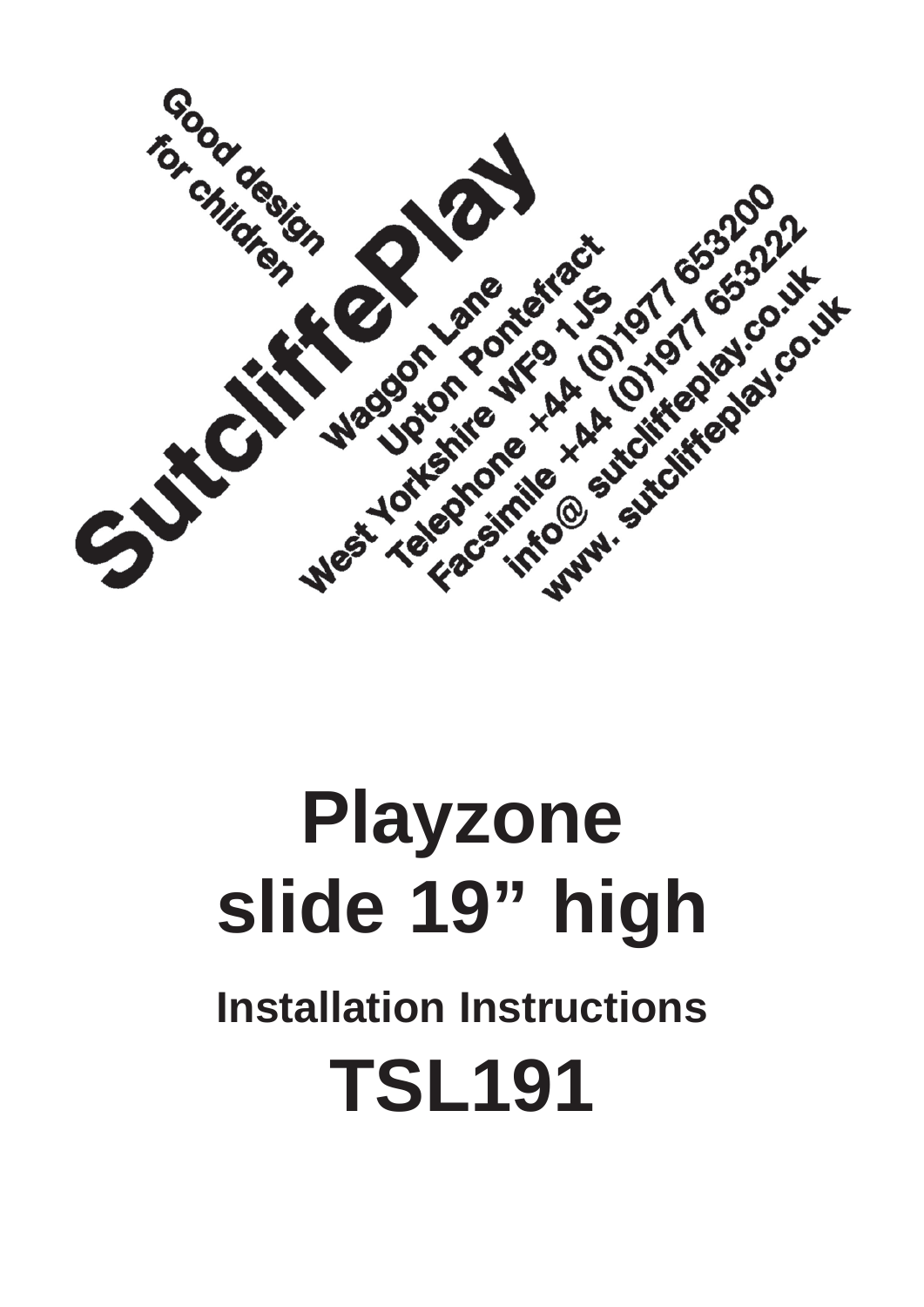**TSL191** 19" Traditional slide Installation Instructions



- 1 Check using the Parts List that none of the components are missing.
- 2 Plan the final position of the play equipment ensuring there is sufficient space.
- 3 Stainless steel slides should face north or be shaded to prevent over heating. Slide runouts should be inclined downwards by approximately 2 degrees for drainage purposes.
- 4 Excavate the foundation holes in accordance with the plan.
- 5 Sort and identify parts before assembly. Each leg is numbered to correspond with the foundation plan.
- 6 Position 2 off 300 long spragging irons into the hoes provided in each post upright and stand in the foundation holes. Assemble the decks at the positions marked on the posts. Do not tighten the fixing bolts until all the activities have been assembled.
- 7 Assemble the activities onto the posts. Leave fixing bolts loose until all the activities have been assembled.
- 8 Fill the foundation holes to the required depth with concrete.
- 9 Do not allow the equipment to be used until the concrete has set (2 3 days) and the required safety surfacing has been installed.
- 10 Tighten all fixing bolts.
- 11 Follow the maintenance instructions supplied.

During installation care must be taken to prevent hazards to children. Care should be taken if conditions are abnormal.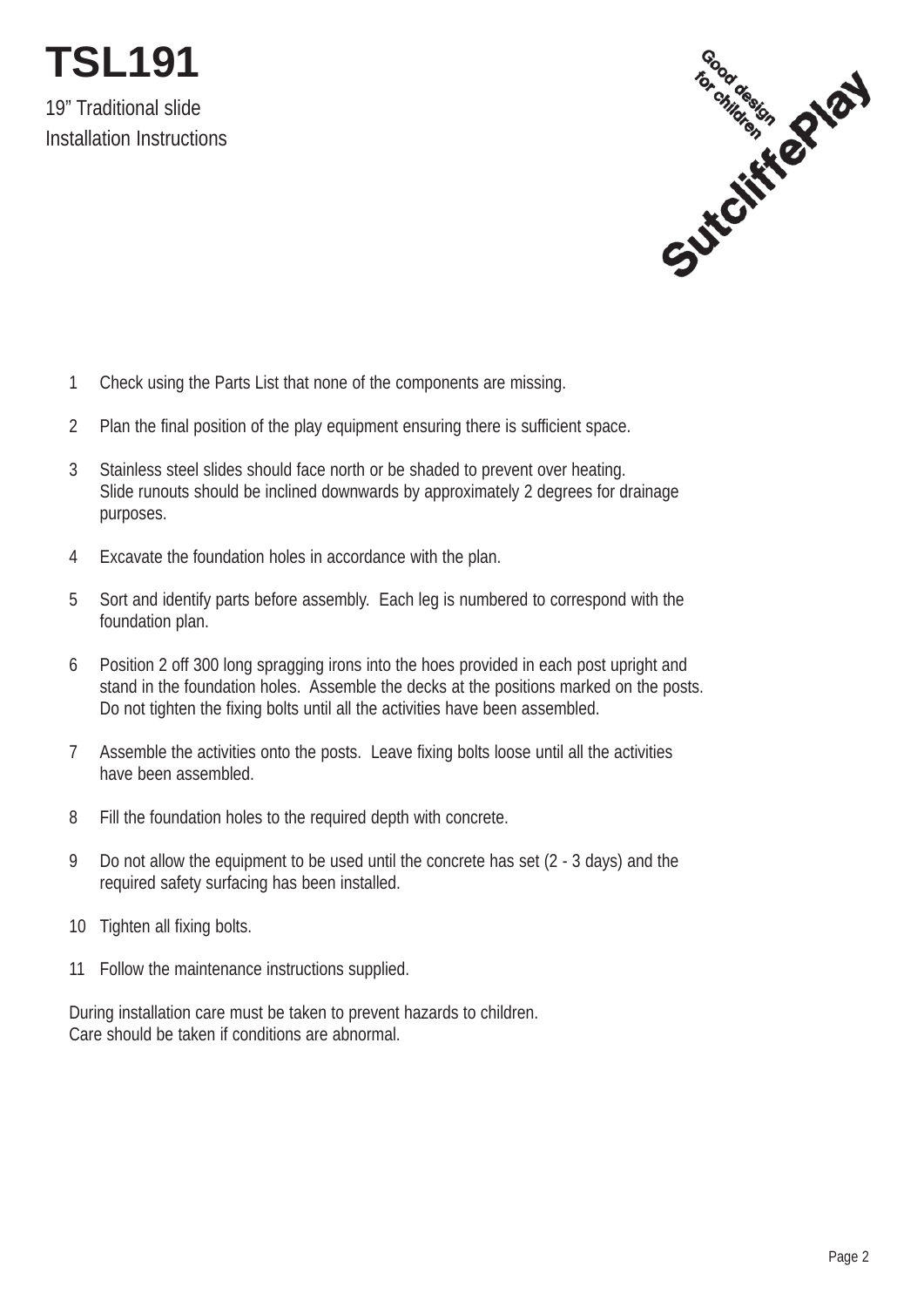